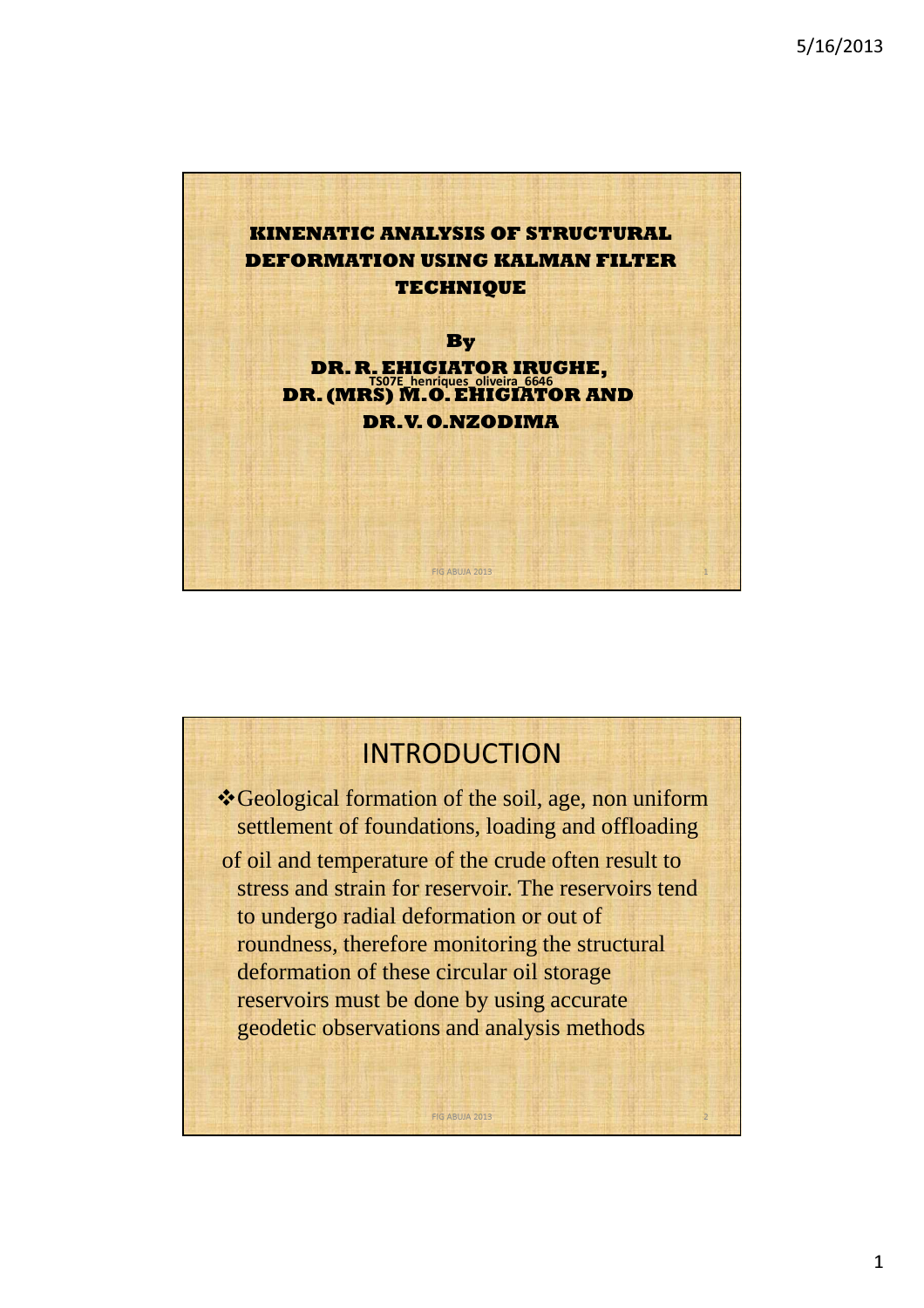### INTRODUCTION CONTINUES

 $\div$  **To develop a reliable and cost effective** monitoring system of any structure, deformation monitoring scheme consists of measurements made to the monitored object from several monitoring stations that are referred to as reference control points (assumed to be stable). To obtain correct object point displacement (and thus deformation), the stability of the monitoring stations must be ensured. This is accomplished by creating a reference network of monitoring stations surrounding a particular structure.

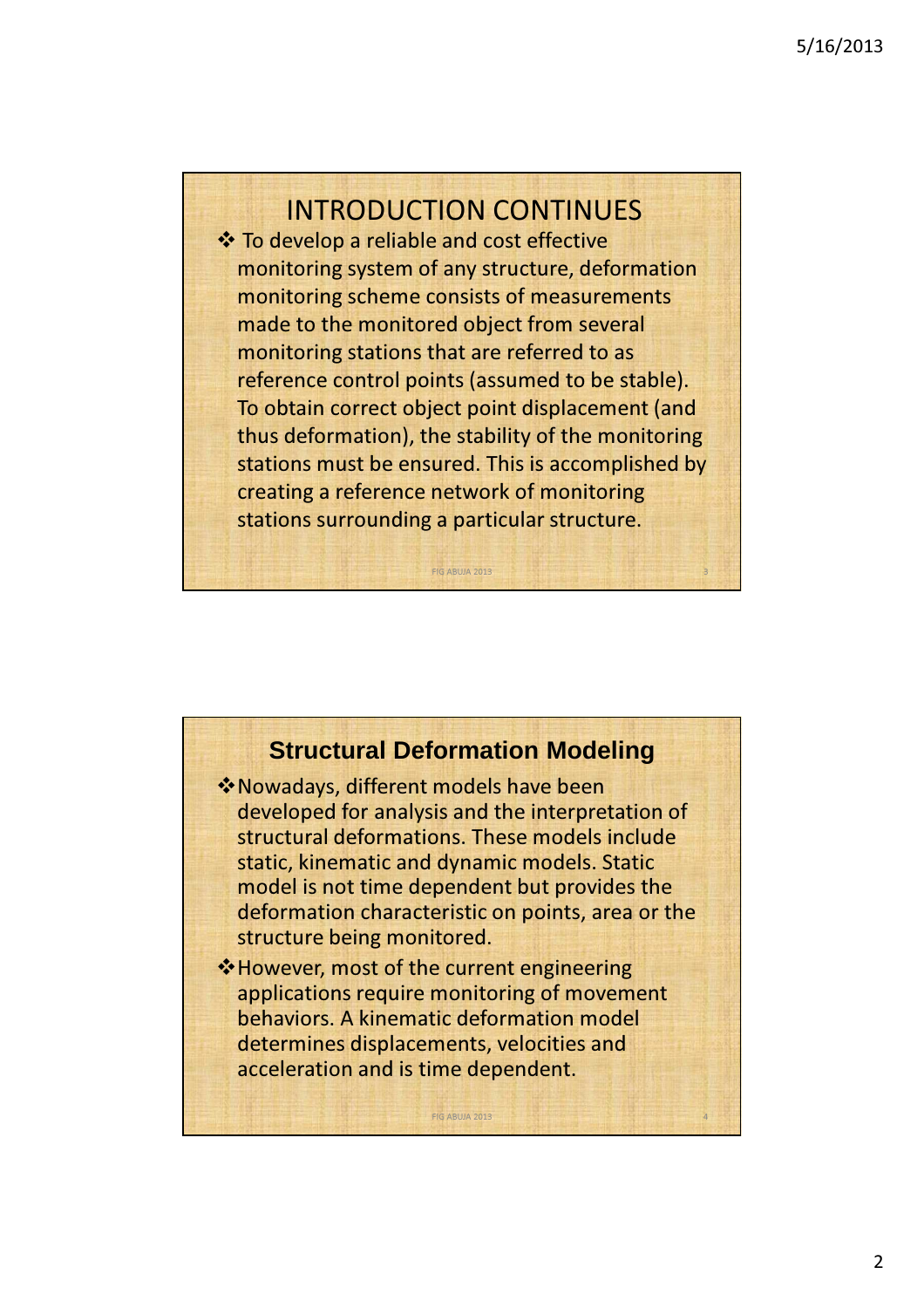

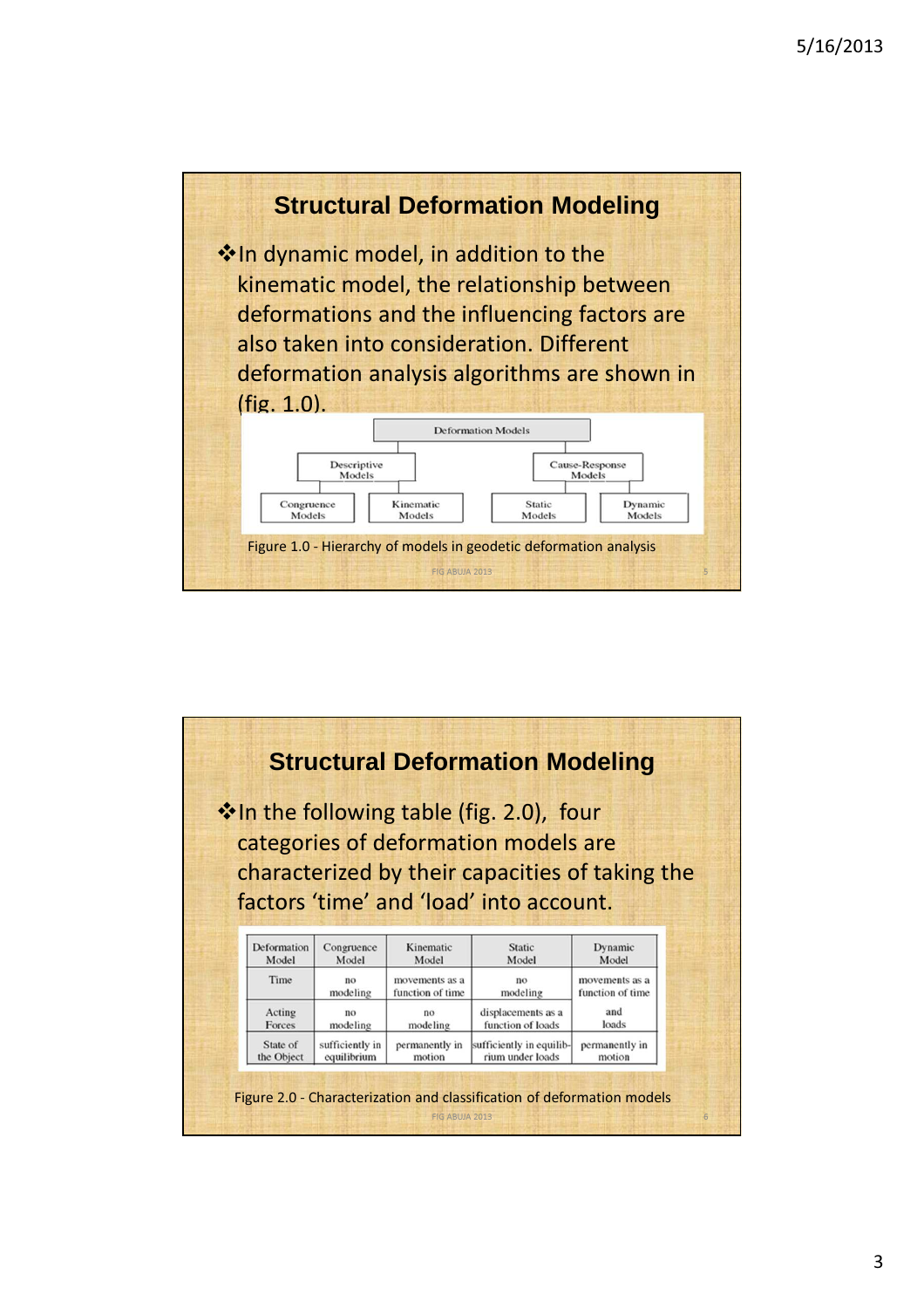#### Structural deformation analysis using Kinematic model

- The intention of kinematic models is to find a suitable description of point movement as a function of time without regarding the potential relationship to causative forces. Polynomial approaches, especially velocities, accelerations, and harmonic functions are commonly applied.
- A time-dependent 3-D kinematic model that contains position, velocity and acceleration can be expressed by the following equation:

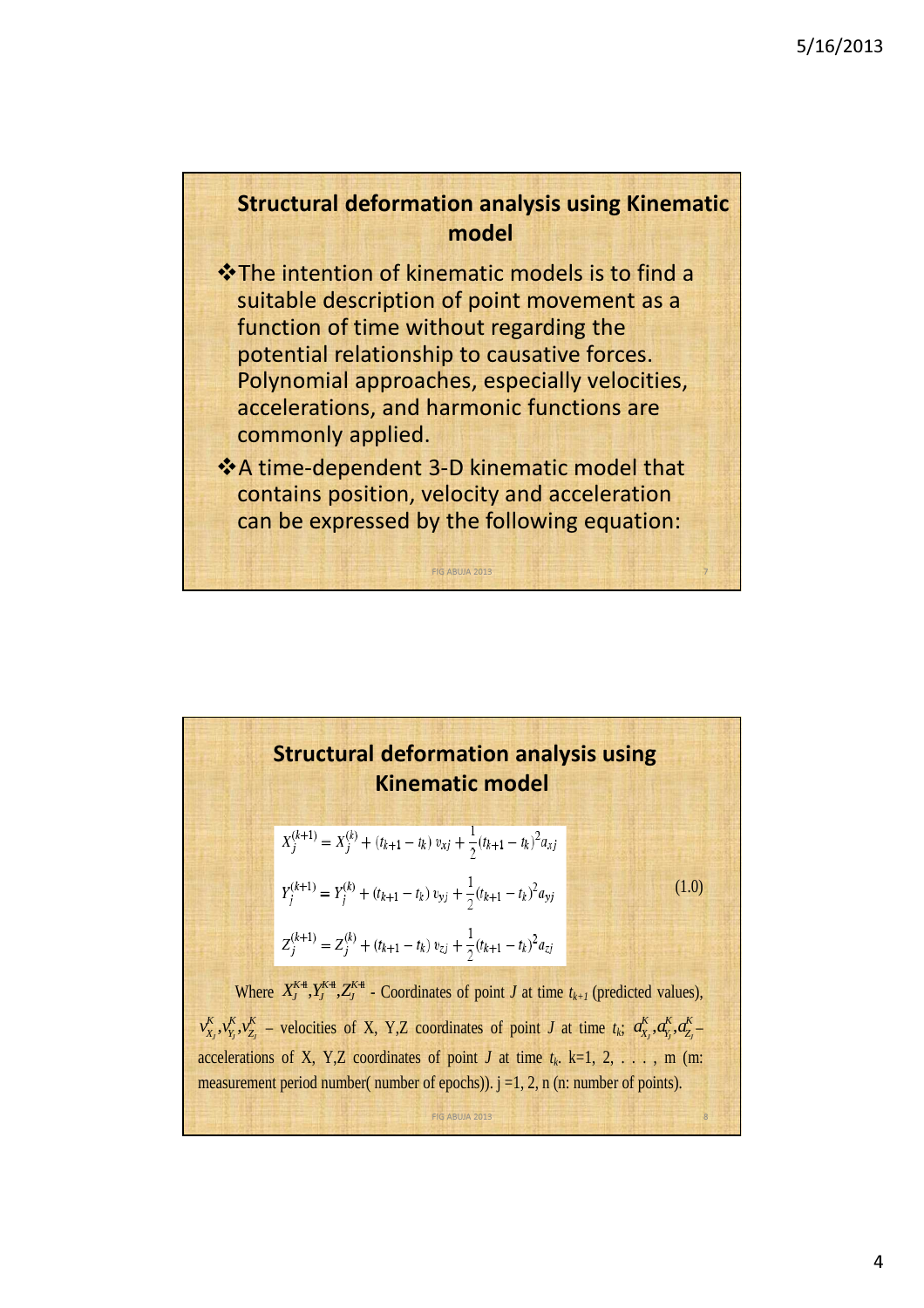# Kalman Filter

\* Kalman filtering technique is employed for the prediction of present state vector using state vector information of known motion parameters at period  $t_k$ and the measurements collected at period t<sub>k+1</sub>. The state vector of motion parameters consists of position, motion and acceleration variables. The motion and acceleration parameters are the first and the second derivations of the position with respect to time. The matrix form of the motion model used for the prediction of motion parameters by Kalman filtering technique in 3-D networks can be given as follows:

FIG ABUJA 2013

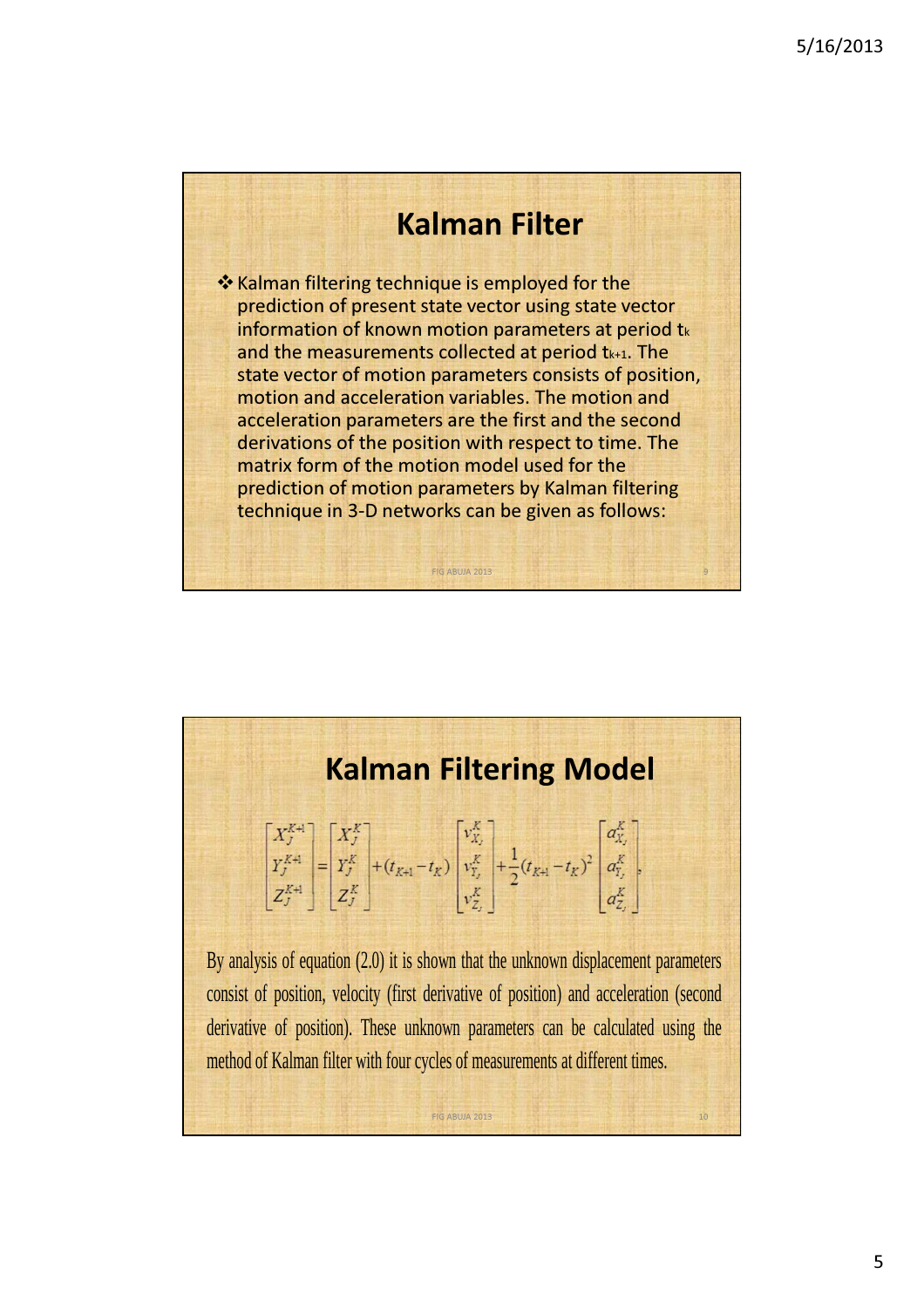# Kalman Filtering Model

**\*** Kalman Filter is designed for recursive estimation to the state vector of a priori known dynamical system. To determine the current state of the system, the current measurement must be known, as well as the previous state of the filter. Thus, the Kalman filter is implemented in the time domain, rather than in frequency domain. Using the Kalman filter, the kinematic model of movement of any observable point J on the surface of circular oil storage tanks can be written in matrix form as following:

**FIG ABUJA 2013** 11

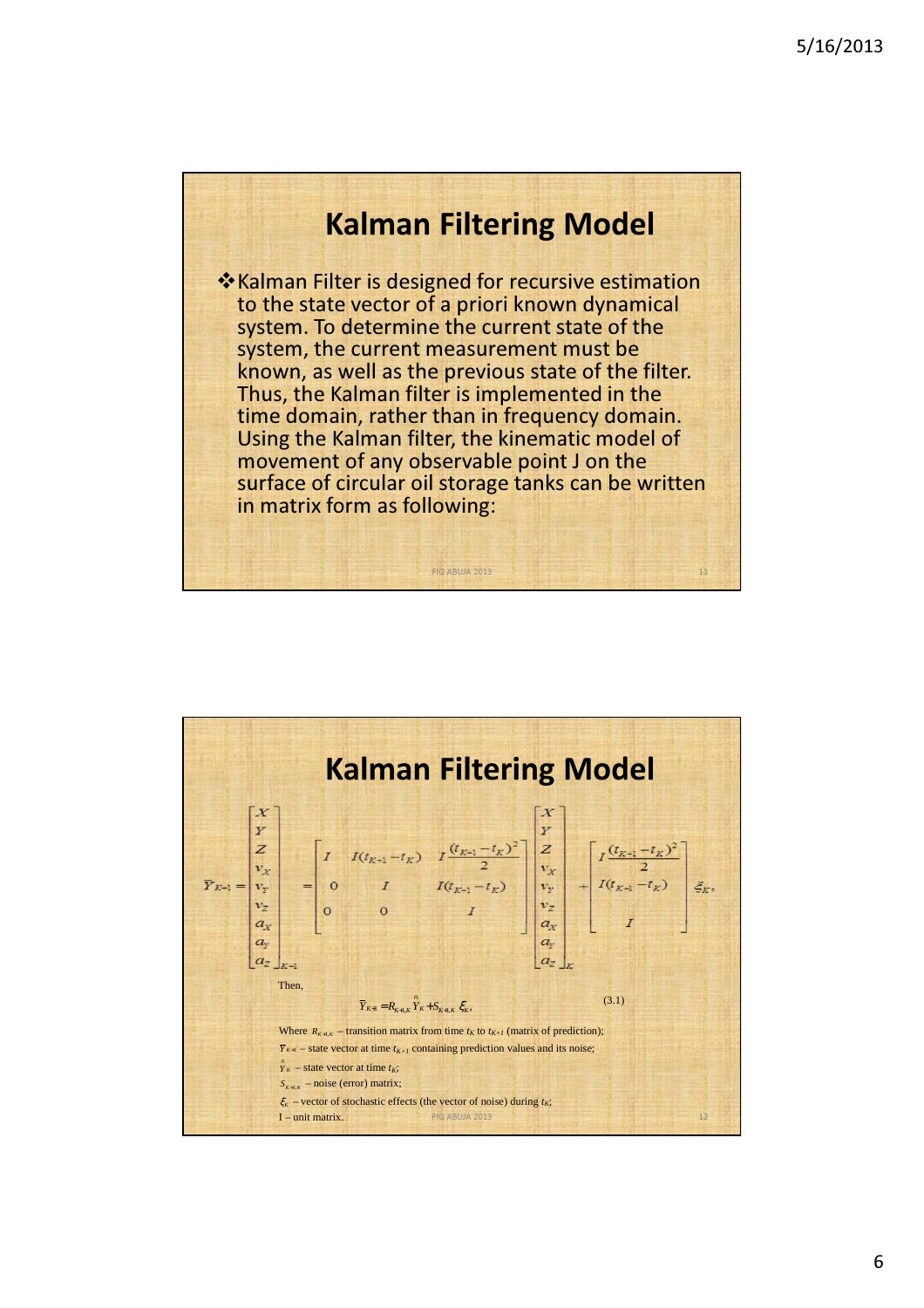

|                     | Velocity, mm/vear                     |                                            |                                       |                                    |                                                   |                                          |
|---------------------|---------------------------------------|--------------------------------------------|---------------------------------------|------------------------------------|---------------------------------------------------|------------------------------------------|
|                     |                                       | Horizontal values, mm vear                 |                                       | Vertical values, mm/year           |                                                   |                                          |
|                     | $t = 3$ vears<br>from<br>5/2000<br>to | $t = 4.25$<br>year<br>from<br>5/2000<br>to | $t = 8$ vears<br>from<br>5/2000<br>to | $t = 3$ vears<br>from 5/2000<br>to | $t = 4.25$<br>vear<br>from<br>5/2000<br>to 8/2004 | $t = 8$<br>years<br>from<br>5/2000<br>to |
| Monitoring<br>point | <b>May-03</b>                         | <b>Aug -04</b>                             | <b>May-08</b>                         | 5/2003                             |                                                   | <b>May-08</b>                            |
| STUD1               | 21.58                                 | 17.26                                      | 19.39                                 | 3.84                               | 3.68                                              | 2.87                                     |
| STUD9               | 26.90                                 | 19.11                                      | 14.87                                 | 5.82                               | 7.08                                              | 4.43                                     |
| STUD <sub>16</sub>  | 33.19                                 | 24.94                                      | 20.88                                 | 4.67                               | 4.75                                              | 3.69                                     |
| <b>STUD8</b>        | 32.62                                 | 17.44                                      | 14.82                                 | 4.14                               | 4.60                                              | 3.52                                     |
| STUD2               | 25.91                                 | 16.35                                      | 17.92                                 | 3.69                               | 3.99                                              | 3.18                                     |
| STUD <sub>10</sub>  | 0.00                                  | 5.60                                       | 6.13                                  | 5.60                               | 6.97                                              | 4.46                                     |
| STUD <sub>4</sub>   | 32.92                                 | 12.36                                      | 19.94                                 | 0.00                               | 0.64                                              | 1.24                                     |
| STUD <sub>12</sub>  | 43.29                                 | 30.85                                      | 23.11                                 | 5.44                               | 7.14                                              | 4.41                                     |
| STUD3               | 13.79                                 | 9.52                                       | 16.08                                 | 0.00                               | 0.76                                              | 1.32                                     |
| STUD <sub>11</sub>  | 0.00                                  | 1.40                                       | 4.75                                  | 5.60                               | 7.07                                              | 4.47                                     |
| STUD5               | 22.31                                 | 5.12                                       | 14.25                                 | 1.33                               | 2.35                                              | 2.07                                     |
| STUD <sub>13</sub>  | 0.00                                  | $-2.15$                                    | 9.03                                  | 4.97                               | 6.60                                              | 4.26                                     |
| STUD7               | 44.14                                 | 17.96                                      | 21.78                                 | 1.30                               | 2.35                                              | 2.20                                     |
| STUD <sub>15</sub>  | 28.60                                 | 17.69                                      | 20.05                                 | 3.46                               | 5.84                                              | 3.88                                     |
| STUD6               | 20.40                                 | 9.53                                       | 11.36                                 | 1.07                               | 2.19                                              | 2.04                                     |
| STUD <sub>14</sub>  | 27.78                                 | 22.35                                      | 17.40                                 | 4.10                               | 6.42                                              | 4.15                                     |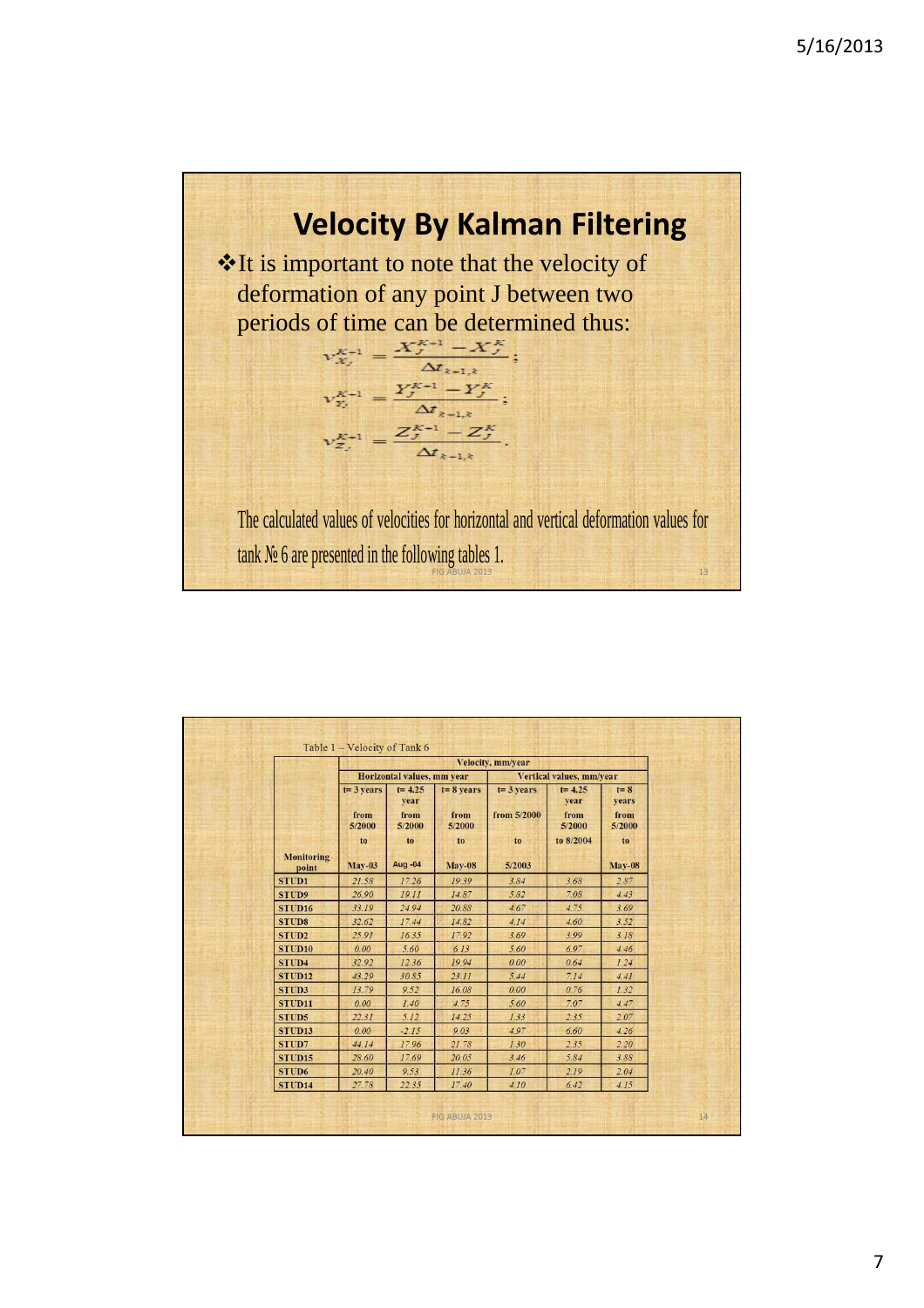## 5.0 ANALYSIS OF RESULTS

 **\*\*** Table I gives the horizontal and vertical deformation values for tank № 6. The first epoch of observation was year 2000, this serve as the reference observation. From the above, in terms of horizontal component for year 2000 and 2003, the minimum deformation was at studs 10, 11 and 13 with value zero. By this we mean that no displacement at these monitoring point for the year under study. The maximum deformation occurred at stud 7 with numerical value of 44.14mm. For year 2000 and 2004, the minimum deformation was found to be -2.15mm at stud 13 and maximum at stud 12 with a numerical value of 30.85mm. For 2000 and 2008, the minimum displacement was at stud 5 with value of 4.75mm and maximum at stud 12 with value 23.11mm.